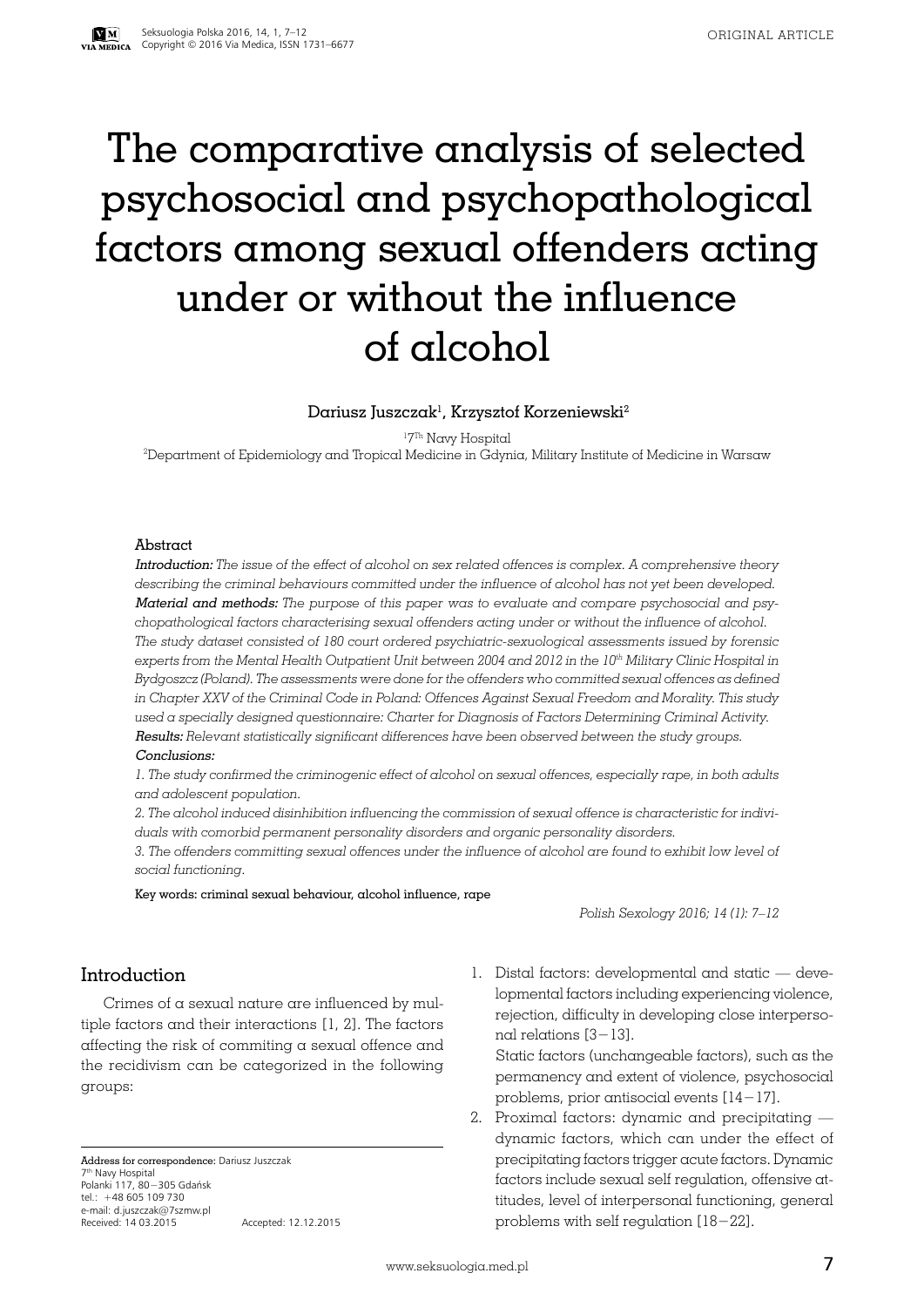Precipitating factors (triggers, contextual), including the access to a victim, effect of addictions, conflict relations, lack of cooperation with the supervision after release [23−27].

3. Acute factors — including physiological arousal, thoughts and deviant fantasies, the desire for closeness, and affective states such as anger [2]. A comprehensive description of the relationship

between the factors initiating sexual violence was done by Beech and Ward [2].

Several diagnostic tools have been developed for the purpose of evaluating the risk of repeated sexual offence. The most widely used include Static-99, which is an actuarial assessment instrument for use with adult male sexual offenders [28], SORAG (Sex Offender Risk Appraisal Guide) [29], MnSOST-R (Minessota Sex Offender Screening Tool-Revised) [30], and SVR-20 (Sexual Violence Risk-20) [31].

Despite intensive research conducted to date, new factors previously not included in the widely used risk scales are being identified. The analysis of test items revealed additional risk factors positively correlated with sexual offences recidivism and violent crimes. These risk factors include past history of placement in foster care, problems with maintaining employment, school maladjustment [32].

The dynamics and complexity between the association of alcohol and criminal activity has been emphasized in literature [33, 34]. Alcohol consumption is influenced by social and cultural factors, such as the acceptance that violence is justified by the use of alcohol [35] and the issue of "social stress" [36, 37]. Pernanen [38] who studied the link between alcohol and crime identified four mechanisms. First, alcohol reduces inhibitions and triggers deviant and criminal behaviours. Secondly, alcohol changes the activity of neurotransmitters, which is linked to aggressive behaviour. Next, chronic alcoholism leads to cerebral cortex dysfunction, in particular of the temporal lobe, which also facilitates pathological behaviour. Lastly, alcohol leads to hypoglycaemia and interrupts REM, which increases irritability and aggression.

Addictions are thought to be one of the precipitating factors (triggers, contextual) for criminal sexual behaviour [24−27]. Among the sexual offender population, the use of alcohol and psychoactive substances is common [39, 40]. Alcohol abuse is characteristic of 30% of offenders regardless of the presence of the diagnosis of paraphilia [41]. In 60% of persons committing paedophilia, there is documented abuse of psychoactive substances [42]. In sexual offenders with paraphilia, there is a comorbid overuse of alcohol and generalized anxiety disorder [43].

Over half of rape victims claimed the perpetrator was under the influence of alcohol or drugs during the crime [44]. Among sexual offenders, the authors underlined the co-existing overuse of psychoactive substances with personality disorders and low social functioning [45−51]. It is estimated that alcohol consumption is a direct cause of 50% of all homicides [50].

# Material and methods

The objective of this paper is to examine the question which psychosocial and psychopathological factors are characteristic of sexual offenders acting under the influence of alcohol and which factors are characteristic for sexual offenders who acted without the influence of alcohol.

The study dataset consisted of 180 court ordered psychiatric-sexuological assessments issued by forensic experts from the Mental Health Outpatient Unit between 2004 and 2012 in the 10<sup>th</sup> Military Clinic Hospital in Bydgoszcz (Poland). The assessments were conducted for offenders who committed sexual offences as defined in Chapter XXV of the Criminal Code in Poland: Offences Against Sexual Freedom and Morality. Paraphilia (disorders of sexual preference) was recognized in 5 cases which constituted 2.8% of all offenders for whom expert opinion was issued. This study used  $\alpha$  specially designed questionnaire: Charter for Diagnosis of Factors Determining Criminal Activity. This questionnaire was constructed based on clinical interviews and clinical knowledge. It included data regarding; characteristics of the committed offence (based on the relevant categories from the1997 Polish Criminal Code), prior criminal and regulatory offenses, sociological features (socio-demographics), psychomotor development during childhood and adolescence, relationship status of the offender at the time of the offense, upbringing, school records, military service, relationship to alcohol and other addictions, somatic diseases, psychiatric and sexuological treatments and clinical diagnoses according to ICD-10. The psychological assessment included the following diagnostic tests: a visuo-motor gestalt test (by Lauretta Bender), the Benton visual retention test and the Minnesota Multiphasic Personality Inventory. The questionnaire was completed by the researcher based on the opinion of the forensic experts. The data from the questionnaire was entered into a spreadsheet and all statistical calculations were done through Excel. To answer the questions posed in this paper, the chi-Pearson test was used. Only the correlations for which the p-value was less than 0.05 were taken into consideration.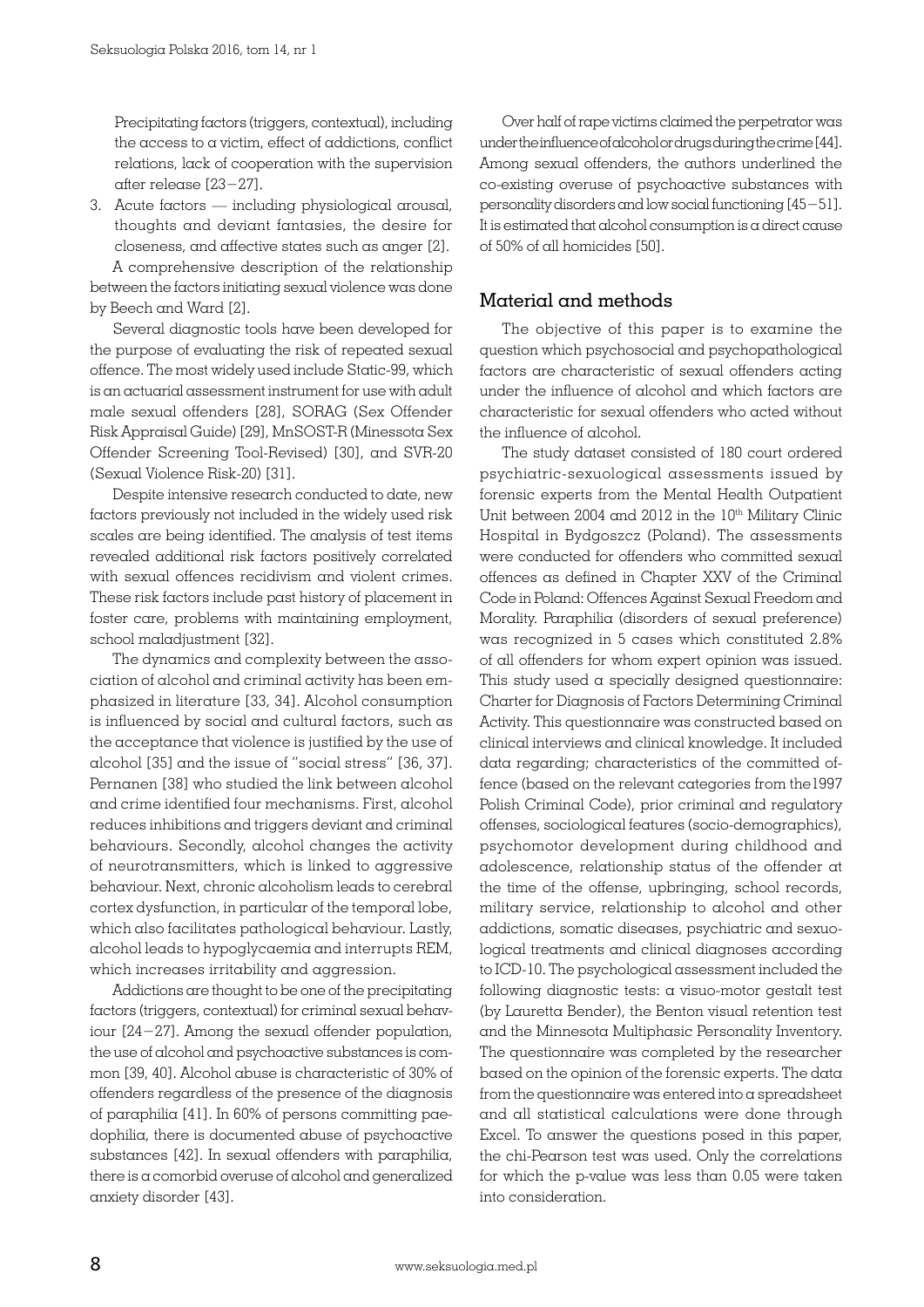| Analyzed factor                                        | Sexual offence under the in-<br>fluence of alcohol ( $n = 88$ ) | Sexual offence without the<br>influence of alcohol ( $n = 92$ ) |
|--------------------------------------------------------|-----------------------------------------------------------------|-----------------------------------------------------------------|
| Type of the offence:                                   |                                                                 |                                                                 |
| rape of the adult victim ( $n = 41$ )                  | 68.3%                                                           | 31.7%                                                           |
| sexual contact with the underaged partner ( $n = 89$ ) | 32.6%                                                           | 67.4%                                                           |
| rape of the underage victim ( $n = 42$ )               | 57.1%                                                           | 42.9%                                                           |
| other ( $n = 8$ )                                      | 87.5%                                                           | 12.5%                                                           |
| Prior criminal record                                  | 43.2%                                                           | 25.0%                                                           |
| Age of the perpetrator:                                |                                                                 |                                                                 |
| $<$ 18 years old                                       | 0.0%                                                            | 3.3%                                                            |
| $19 - 35$                                              | 45.5%                                                           | 31.5%                                                           |
| $36 - 50$                                              | 39.8%                                                           | 46.7%                                                           |
| $51 - 65$                                              | 8.0%                                                            | 17.4%                                                           |
| > 60                                                   | 6.8%                                                            | 1.1%                                                            |
| Marital status:                                        |                                                                 |                                                                 |
| single                                                 | 45.5%                                                           | 25.0%                                                           |
| married                                                | 33.0%                                                           | 46.7%                                                           |
| divorced                                               | 2.3%                                                            | 16.3%                                                           |
| widower                                                | 6.8%                                                            | 0.0%                                                            |
| separated                                              | 3.4%                                                            | 3.3%                                                            |
| common law                                             | 9.1%                                                            | 8.7%                                                            |
| Level of education completed:                          |                                                                 |                                                                 |
| elementary                                             | 43.2%                                                           | 19.6%                                                           |
| special needs elementary                               | 4.5%                                                            | 8.7%                                                            |
| vocational                                             | 19.3%                                                           | 33.7%                                                           |
| high school                                            | 18.1%                                                           | 20.7%                                                           |
| university                                             | 3.4%                                                            | 14.1%                                                           |
| Occupational status:                                   |                                                                 |                                                                 |
| employed full time                                     | 26.1%                                                           | 51.1%                                                           |
| employed intermittently                                | 28.4%                                                           | 10.9%                                                           |
| unemployed                                             | 20.5%                                                           | 20.7%                                                           |
| disability benefits                                    | 15.9%                                                           | 17.4%                                                           |

Table 1. Summary of psychosocial factors characterizing sexual offenders acting under and without the influence of alcohol

p-value < 0.05 for chi square pearson's test

## Results

Based on the acquired results, characteristics of sexual offenders were identified with and without the influence of alcohol as shown in the following Tables 1−3.

#### Discussion

In the group of sexual offenders studied  $(n = 180)$ , 88 cases were identified as being committed under the influence of alcohol which is 48.9%. The largest proportion of offenders acting under the influence of alcohol was among the offenders committing rape for adults (68.3%) and under-aged individuals (57.1%). The results are significantly higher than expected [44]. Despite the fact that alcohol appears to be the strongest correlating factor with criminal sexual activity [23−27], its effect was highest on the group with previously diagnosed personality disorders. In the research, personality disorders were diagnosed among 73.9% of offenders acting under the influence of alcohol. The proportion was greater for antisocial personality disorder (42.1%) than other personality disorders not otherwise specified (31.8%). Characteristic was also the coexistence of organic changes in the central nervous system (34.1%), and their clinical sequelae in a form of organic personality disorders (25%). In needs to be pointed out that 20.5% of individuals in the study group were diagnosed with alcohol addiction, and 11.4% were diagnosed with alcohol overuse. This suggests that the committing of the offence under the effect of alcohol can be a consequence of either chronic or intermittent alcohol consumption. In addition, the results indicate that sexual offenders acting under the influence of alcohol are characterized by low level of social functioning, coexisting relationship conflicts, past criminal record, low education, early age of sexual initiation, low frequency of sexual activity in the relationships, alcohol overuse and a high prevalence of alcohol addiction.

The main limitation of the study is the lack of comparison between sexual offenders committing crime under the influence of alcohol with and without paraphilia. The presence of comorbid paraphilia was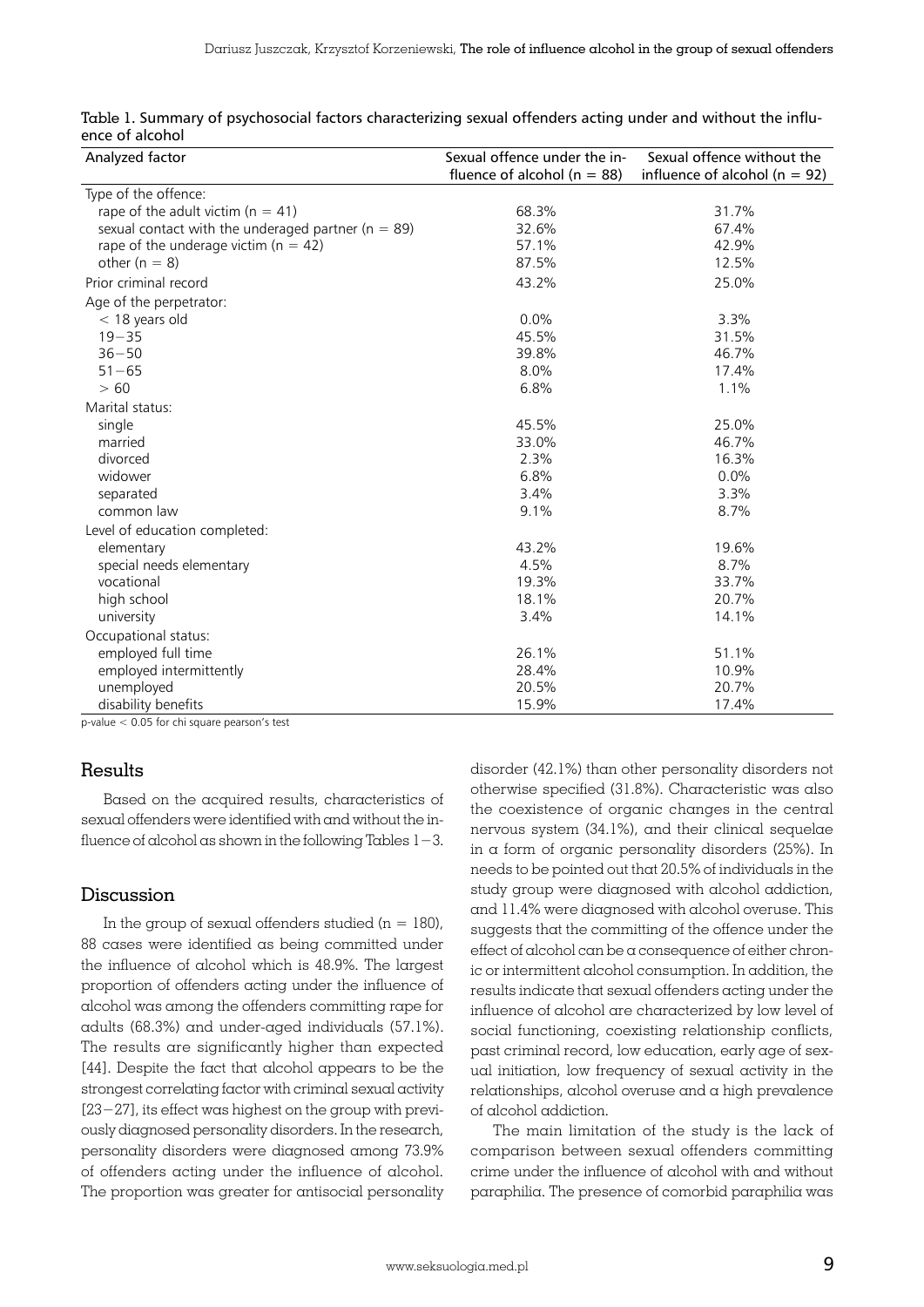| Analysed factor                                                            | Sexual offence under the<br>influence of alcohol ( $n = 88$ ) | Sexual offence without the<br>influence of alcohol ( $n = 92$ ) |
|----------------------------------------------------------------------------|---------------------------------------------------------------|-----------------------------------------------------------------|
| Current relationship conflict (marital, common law)                        | 40.9%                                                         | 22.8%                                                           |
| Emotional bond with parents:                                               |                                                               |                                                                 |
| strong                                                                     | 47.7%                                                         | 63.0%                                                           |
| weak                                                                       | 36.4%                                                         | 15.25                                                           |
| Source of sexual education:                                                |                                                               |                                                                 |
| parents                                                                    | 3.4%                                                          | 4.3%                                                            |
| peers                                                                      | 78.4%                                                         | 84.8%                                                           |
| media                                                                      | 17.0%                                                         | 3.3%                                                            |
| Age of sexual initiation:                                                  |                                                               |                                                                 |
| $10 - 15$ years old                                                        | 13.6%                                                         | 6.5%                                                            |
| $16 - 18$ years old                                                        | 43.2%                                                         | 29.3%                                                           |
| $>$ 18 years old                                                           | 40.9%                                                         | 54.3%                                                           |
| Masturbation                                                               | 53.4%                                                         | 79.3%                                                           |
| Number of intimate relationships to date:                                  |                                                               |                                                                 |
| multiple $(> 5)$                                                           | 17.0%                                                         | 16.3%                                                           |
| low $(< 5)$                                                                | 83.0%                                                         | 71.7%                                                           |
| Frequency of sexual contacts (in marital<br>and common law relationships): |                                                               |                                                                 |
| daily                                                                      | 2.3%                                                          | 0.0%                                                            |
| weekly                                                                     | 19.3%                                                         | 33.7%                                                           |
| monthly                                                                    | 27.3%                                                         | 32.6%                                                           |
| none                                                                       | 51.1%                                                         | 33.7%                                                           |
| Relationship conflict among parents                                        | 35.2%                                                         | 20.7%                                                           |
| Upbringing (family structure):                                             |                                                               |                                                                 |
| both parents present                                                       | 63.6%                                                         | 85.9%                                                           |
| single parent family                                                       | 26.1%                                                         | 10.9%                                                           |
| foster care                                                                | 10.2%                                                         | 2.2%                                                            |

| Table 2. Summary of factors characterizing personal history of sexual development among the sexual offen- |  |
|-----------------------------------------------------------------------------------------------------------|--|
| ders acting under and without the influence of alcohol                                                    |  |

p-value < 0.05 for chi square pearson's test

| Table 3. Summary of psycho-biological factors characterizing sexual offenders acting under and without the |  |  |  |
|------------------------------------------------------------------------------------------------------------|--|--|--|
| influence of alcohol                                                                                       |  |  |  |

| Analyzed factors                             | Sexual offence under the influence<br>of alcohol ( $n = 88$ ) | Sexual offence without the<br>influence of alcohol ( $n = 92$ ) |
|----------------------------------------------|---------------------------------------------------------------|-----------------------------------------------------------------|
| Amnesia regarding the committed offence      | 21.6%                                                         | 3.3%                                                            |
| Alcohol use:                                 |                                                               |                                                                 |
| overuse/abuse                                | 27.3%                                                         | 12.0%                                                           |
| moderate use                                 | 70.5%                                                         | 84.8%                                                           |
| abstinence                                   | 2.3%                                                          | 3.3%                                                            |
| Organic personality disorder                 | 25.0%                                                         | 14.1%                                                           |
| Organic changes in CNS                       | 34.1%                                                         | 17.4%                                                           |
| Clinical assessment of the alcohol use:      |                                                               |                                                                 |
| overuse/abuse                                | 11.4%                                                         | $0.0\%$                                                         |
| addiction syndrome                           | 20.5%                                                         | 8.7%                                                            |
| Adaptation disorder                          | $0.0\%$                                                       | 5.4%                                                            |
| Personality disorder:                        |                                                               |                                                                 |
| antisocial PD                                | 42.1%                                                         | 27.2%                                                           |
| personality disorder not otherwise specified | 31.8%                                                         | 23.9%                                                           |

p-value < 0.05 for chi square pearson's test

indentified among only 5 offenders (2.8% of the study group), therefore, we need to assume the results of the study are characteristic for sexual offenders without coexisting paraphilia.

Suggestions for future studies include the need for research exploring the issue of criminal offences under the influence of alcohol in the view of cultural aspects [35], biological [38], and psychological factors, among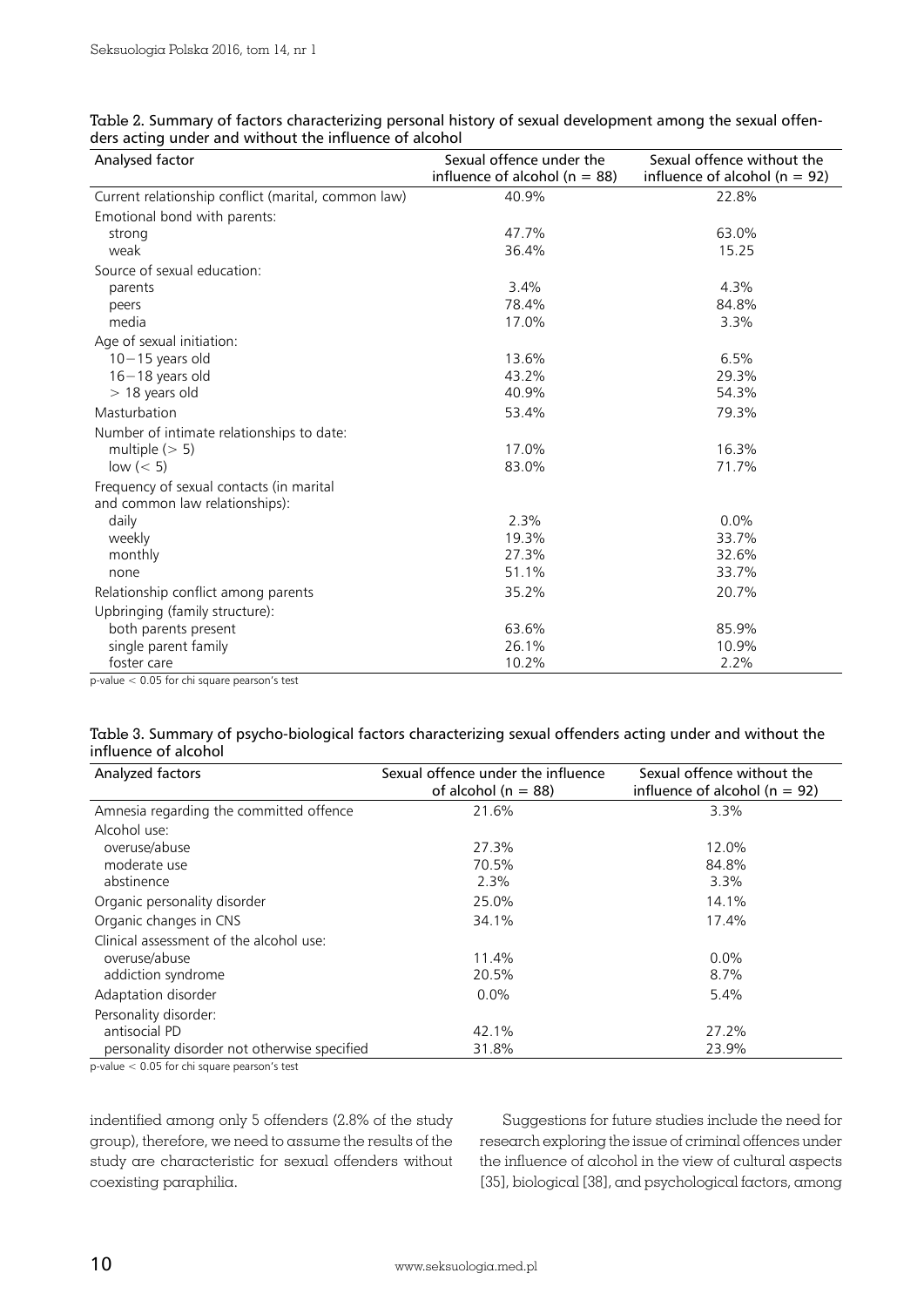which of particular interest is the theory of "alcohol short sightedness" [50] and coexistence of psychopathological disorders among the sexual offenders.

# Conclusions

- 1. The study confirmed the criminogenic effect of alcohol on the sexual offences, especially rape, in both adults and adolescent population.
- 2. The alcohol induced disinhibition influencing the commission of sexual offence is characteristic for individuals with comorbid permanent personality disorders and organic personality disorders.
- 3. The offenders committing sexual offences under the influence of alcohol are found to exhibit low level of social functioning.

## References:

- 1. O'Shaughnessy R.J. Violent adolescent sexual offenders. Child Adolesc. Psychiatr. Clin. N. Am. 2002; 11: 749−765.
- Beech A.R., Ward T. The integration of etiology and risk in sexual offenders: a theoretical framework. Aggression and Violent Behavior 2004; 10: 31–63.
- Beitchman J., Zucker K., Hood J., DaCosta G., Akman D., Cassavia E. A review of the long-term effects of child sexual abuse. Child Abuse and Neglect 1992; 16: 101–118.
- 4. Briere J., Smiljanich K. Childhood sexual abuse and subsequent sexual aggression against adult women. Paper presented at the 101<sup>st</sup> annual convention of the American Psychological Association, Toronto, Ontario 1993.
- 5. Craissati J. The relationship between developmental variables and risk. Unpublished doctoral thesis. University of Birmingham, UK 2003.
- Craissati J., McClurg G., Browne K.D. Characteristics of perpetrators of child sexual abuse who have been sexually victimised as children. Sexual Abuse: A Journal of Research and Treatment 2002; 14: 225–240.
- 7. Hanson R.K., Bussie`re M.T. Predicting relapse: A meta-analysis of sexual offender recidivism studies. Journal of Consulting and Clinical Psychology 1998; 66: 348–362.
- Marshall W.L. Intimacy, loneliness and sexual offenders. Behaviour Research and Therapy 1989; 27: 491–503.
- Marshall W.L., Hudson S.M., Hodkinson S. The importance of attachment bonds in the development of juvenile sex offending. In: Barbaree H.E., Marshall W.L., Hudson S.M. (ed.). The juvenile sex offender. New York 1993: 164–181.
- 10. Smallbone S.W., Dadds M.R. Childhood attachment and adult attachment in incarcerated adult male sex offenders. Journal of Interpersonal Violence 1998; 13: 555–573.
- 11. Smallbone S.W., McCabe B.A. Childhood attachment, childhood sexual abuse, and onset of masturbation among adult sexual offenders. Sexual Abuse: A Journal of Research and Treatment 2003; 51: 1–10.
- 12. Ward T., Hudson S.M., Marshall W.L., Siegert R. Attachment style and intimacy deficits in sexual offenders: a theoretical framework. Sexual Abuse: A Journal of Research and Treatment 1995; 7: 317–335.
- 13. Watkins B., Bentovim A. The sexual abuse of male children and adolescents: a review of current research. Journal of Child Psychology and Psychiatry 1992; 33: 197–248.
- 14. Doren D.M. Evaluating sex offenders: A manual for civil commitments and beyond. London: Sage 2002.
- 15. Grove W.M., Meehl P.E. Comparative efficiency of informal (subjective, impressionistic) and formal (mechanical, algorithmic) prediction procedures: The clinical statistical controversy. Psychology, Public Policy, and Law 1996; 2: 293–323.
- 16. Grove W.M., Zald D.H., Lebow B.S., Snitz B.E., Nelson C. Clinical versus mechanical prediction: a meta-analysis. Psychological Assessment 2000; 12: 19–30.
- 17. Hanson R.K., Morton K.E., Harris A.J.R. Sexual offender recidivism risk: what we know and what we need to know. In: Prentky R., Janus E., Seto M., Burgess A.W. (ed.). Sexually coercive behavior: Understanding and management. Annals of the New York Academy of Sciences 2003; 989: 154–166. NY: The New York Academy of Sciences.
- 18. Hall G.C.N., Hirschman R. Sexual aggression against children: a conceptual perspective of etiology. Criminal Justice and Behavior 1992; 19: 8–23.
- 19. Thornton D. Constructing & testing a framework for dynamic risk assessment. Sexual Abuse: A Journal of Research and Treatment 2002; 14: 139–154.
- 20. Ward T., Hudson S.M., Keenan T. A self-regulation model of the sexual offense process. Sexual Abuse: A Journal of Research and Treatment 1998; 10: 141–157.
- 21. Ward T., Hudson S.M., Marshall W.L. Attachment style in sex offenders: a preliminary study. Journal of Sex Research 1996; 33: 17–26.
- 22. Ward T., Siegert R.J. Toward a comprehensive theory of child sexual abuse: A theory knitting perspective. Psychology, Crime, and Law 2002; 8: 319–351.
- 23. Eccleston L., Brown M., Ward T. The assessment of dangerous behavior. In: S.P. Shohov (ed.). Advances in Psychology Research 2002; 11: 71–112. New York: Nova Sciences.
- 24. Eysenck M.W., Eysenck H.J. Mischel and the concept of personality. British Journal of Psychology 1980; 71: 191–204.
- 25. Hart S., Laws D.R., Kropp P.R. The risk-need model of offender rehabilitation. In: T. Ward, D.R. Laws, S.M. Hudson (ed.). Theoretical issues and controversies in sexual deviance. London: Sage 2003; 338–354.
- 26. McGuire J. Explanations of criminal behavior. In: J. McGuire, T. Mason, A. O'Kane (ed.). Behavior, crime and legal processes: a guide for legal practitioners. Chichester, UK Wiley 2000: 135–159.
- 27. Hanson R.K., Harris A.J.R. Where should we intervene? Dynamic predictors of sexual offence recidivism. Criminal Justice and Behaviour 2000; 27: 6−35.
- 28. Hanson R.K., Thornton D. Improving risk assessments for sex offenders: a comparison of three actuarial scales. Law and Human Behavior 2000; 24: 119–136.
- 29. Quinsey V.L., Harris G.T., Rice M.E., Cormier C. Violent offenders: appraising and managing risk. Washington, DC: American Psychological Association 1998.
- 30. Epperson D.L., Kaul J.D., Hesslton D. Final report on the development of the Minnesota Sex Offending Screening Tool-Revised (MnSOST-R). St. Paul: Minnesota Department of Corrections 1998.
- 31. Boer D.P., Hart S.D., Kropp P.R., Webster C.D. Manual for the Sexual Violence Risk Scale-20. Obtainable from the Mental Health, Law, and Policy Institute, Simon Fraser University, Burnaby, British Columbia, Canada, V5 1S6. 1997; www.sfu.ca/ psychology/groups/mhlpi.
- 32. Craig L.A., Beech A., Browne K.D. Evaluating the predictive accuracy of sex offender risk assessment measures on UK Samples: A Cross-Validation of the Risk Matrix 2000 Scales 2003.
- 33. Pernanen K. Alcohol in human violens. New York: Gulford Press 1991.
- 34. Welte J.W., Abel E.L. Homicide drinking by the victim. J. Stud. Alcohol 1989; 50: 197–201.
- 35. Griffith E., Anderson P., Babor T.F. et al. Alcohol policy and the public good. Oxford University Press, New York 1994.
- 36. Alonso-Fernandez F. Alcoologie transculturelle. Confrontations Psychiatriques 1982; 21: 57–78.